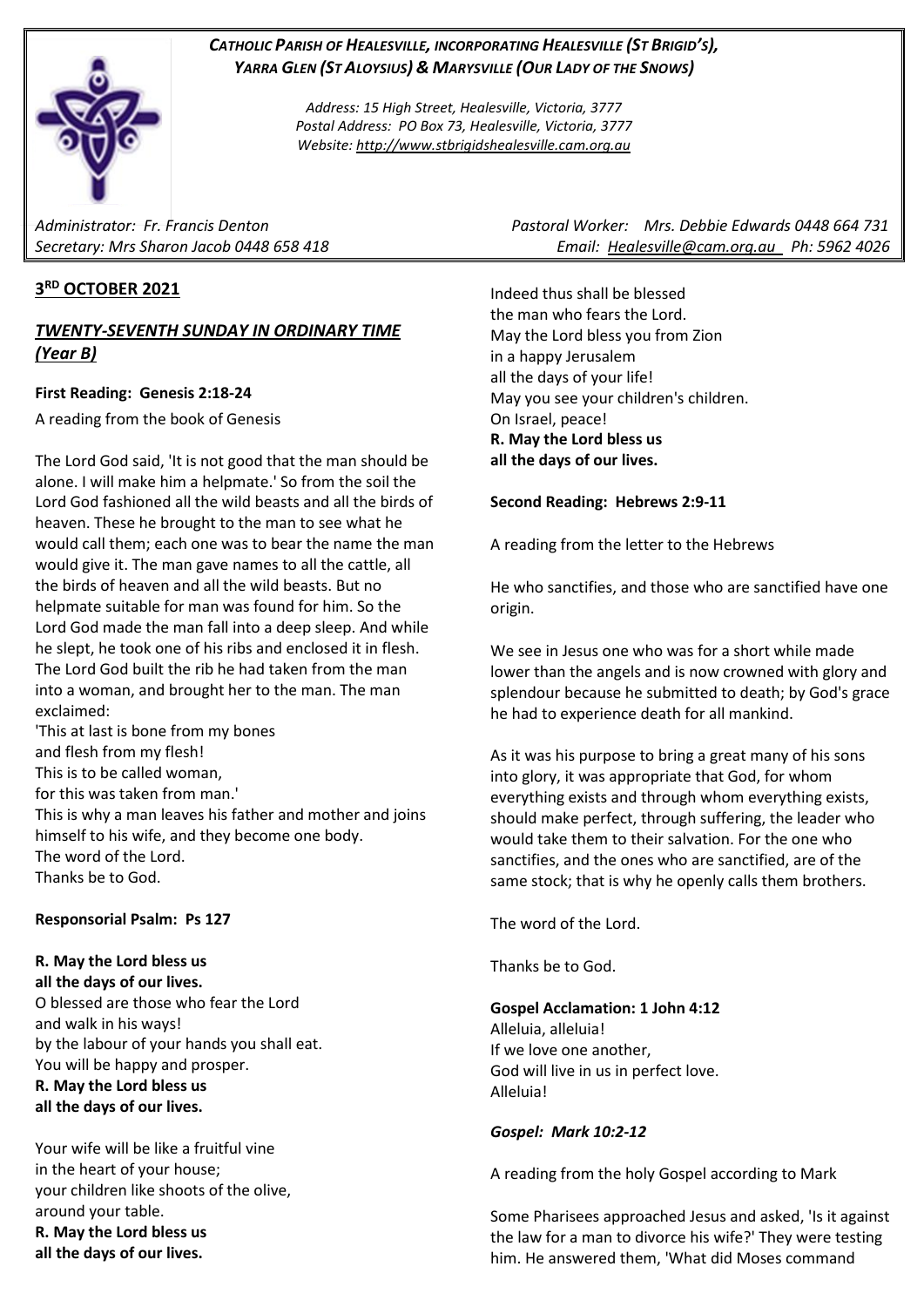you?' 'Moses allowed us' they said 'to draw up a writ of dismissal and so to divorce.' Then Jesus said to them, 'It was because you were so unteachable that he wrote this commandment for you. But from the beginning of creation God made them male and female. This is why a man must leave father and mother, and the two become one body. They are no longer two, therefore, but one body. So then, what God has united, man must not divide.' Back in the house the disciples questioned him again about this, and he said to them. 'The man who divorces his wife and marries another is guilty of adultery against her. And if a woman divorces her husband and marries another she is guilty of adultery too.'

The Gospel of the Lord.

Praise to you, Lord Jesus Christ.

**AN ACT OF SPIRITUAL COMMUNION My Jesus, I believe that You are present in the Most Holy Sacrament. I love You above all things, and I desire to receive You into my soul. Since I cannot at this moment receive You sacramentally, come at least spiritually into my heart. I embrace You as if You were already there and unite myself wholly to You. Never permit me to be separated from You. Amen.**



The Parish office is closed during lockdown. Staff are working from home during this time and available by phone Debbie's phone number is 0448 664 731 and

Sharon's is 0448 658 418. Parish email: healesville@cam.org.au

Due to the lockdown, we are **not able to attend Mass** this week. Fr Francis will be recording Mass and it will be available on the you tube channel on Sunday morning. The link is accessible through St Brigid's Healesville's website, <http://www.stbrigidshealesville.cam.org.au/> or by searching St Brigid's Healesville on You Tube, or using the link: **<https://bit.ly/StBsHville>**

## **On Vaccine Mandates: A House Divided Cannot Stand**

If there is one hymn that epitomises the Post-Conciliar spirit it is Deidre Brown's hymn, "Come as you are". Here is the first verse with which most of you will be familiar:

*Come as you are, that's how I want you Come as you are, feel quite at home Close to my heart, loved and forgiven Come as you are, why stand alone?*

Well, for those who are presently unvaccinated it may well be that they are feeling very alone, unloved and unwelcome. In a world that has in recent decades bent over backwards to promote inclusivity and tolerance especially towards those on the margins of society, what we have witnessed in the past few months is a spectacular reversal of policy. The unvaccinated are being treated as a newly created underclass, set to be stripped of the most basic of human rights – the right to freedom of association, the right to work, the right to access health care and education, freedom of movement, freedom of religious practice, etc. If in February of 2020 someone had predicted a scenario where a vaccine passport would be required to participate in society, it would have been laughed to scorn: 'Ridiculous! This is Australia. That could never happen here!'

Move over tolerance and inclusion. Intolerance and exclusion are now the flavour of the day. The vitriolic hatred and readiness to discriminate and cast judgement upon those who have not been vaccinated has been fomented through 18 months of pent-up frustration, fear and demoralisation. Given that up until this year a small percentage of the population was vaccinated against COVID it is frightening that the mainstream media's relentless messaging has been able to whip up so much hatred so quickly. Nero blamed the Christians; Hitler blamed the Jews; Now the unvaccinated are the scapegoats of convenience in the New World Order. In such a world hatred becomes positively virtuous.

What should the Christian make of this new attitude? In his various letters St Paul is at pains to impress upon the new Christian communities that Jesus came to reconcile the human race into one new human family, breaking down the wall of division that separated one group from another. In his letter to the Ephesians Paul writes: "For [Christ] Himself is our peace, who has made the two one and has torn down the dividing wall of hostility… that he might create in himself one new man in place of the two, so making peace." (Eph 2:14-15). His point is even more emphatic in his letter to the Galatians: "For as many of you as were baptized into Christ have put on Christ. There is neither Jew nor Greek, there is neither slave nor free, there is neither male nor female; for you are all one in Christ Jesus" (Gal 3:27-28). One might add to that litany, "there is neither vaccinated, nor unvaccinated, for you are all one in Christ Jesus".

In the Body of Christ, all Christians enjoy a spiritual communion, having been made one in Christ. As this Sunday's Gospel proclaims what God has united no one (neither politician nor prelate) has the right to divide. The government's attempt to divide our Churches and our communities into two camps, the 'clean' and the 'unclean' is unjust and inherently unchristian. Every individual is free to decide for himself/herself, based upon his/her own very specific circumstances and health conditions, whether or not he/she choose to be vaccinated. 'Informed consent' must be just that: it should be informed by a good, honest, medical assessment that takes into account the risk/benefit ratio for each individual, and it must be freely consented to.

The Church has offered a qualified approval of the use of COVID vaccines. Yet to say that something is *permissible* is not to say it is recommended, much less mandatory. The Congregation for the Doctrine of the Faith's statement, *Note on the morality of using some anti-Covid-19 vaccines* (21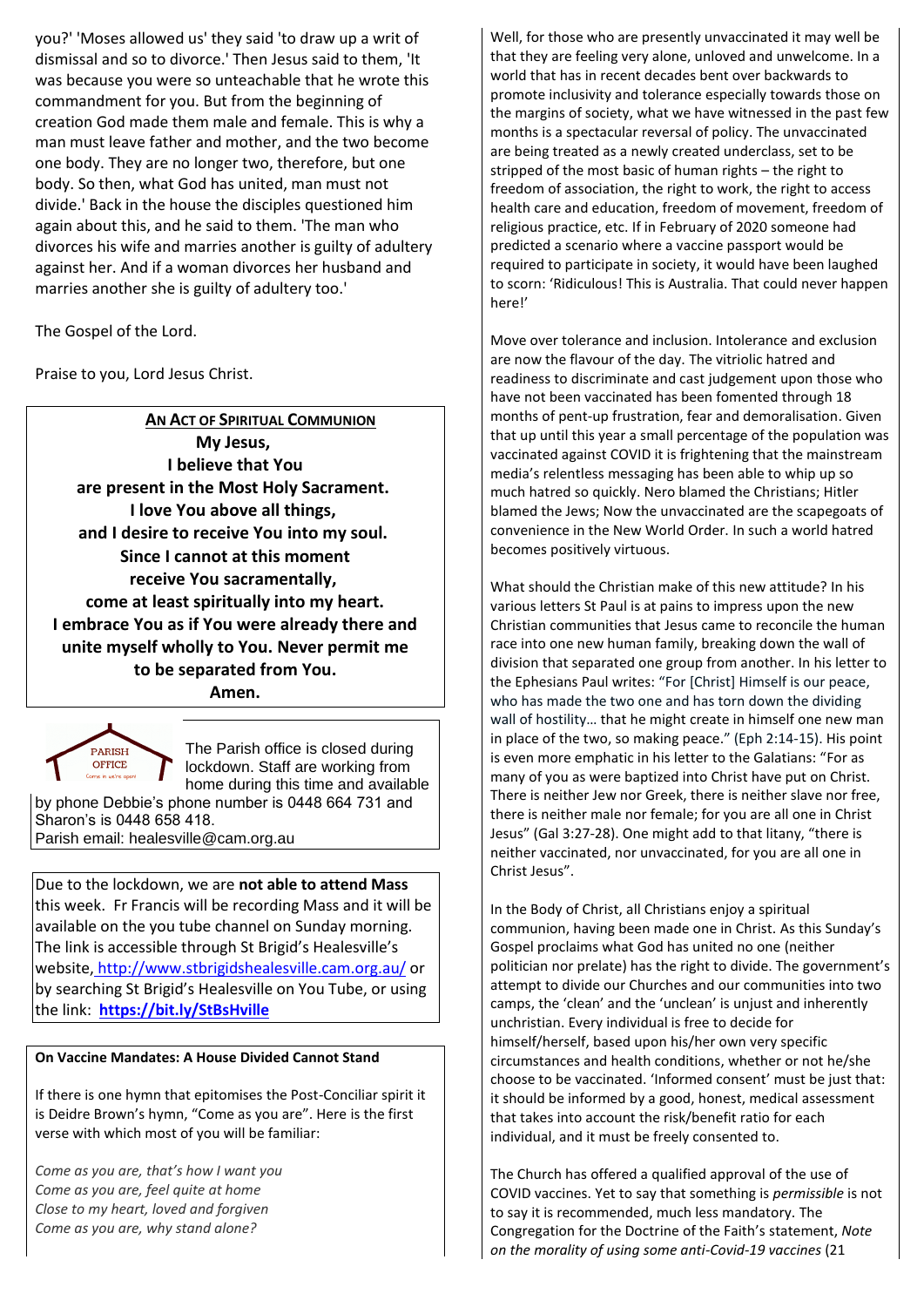December 2020) clearly states that, as a rule, vaccine mandates are morally illicit: "practical reason makes evident that vaccination is not, as a rule, a moral obligation and that, therefore, it must be voluntary." (see:

[https://www.vatican.va/roman\\_curia/congregations/cfaith/do](https://www.vatican.va/roman_curia/congregations/cfaith/documents/rc_con_cfaith_doc_20201221_nota-vaccini-anticovid_en.html) [cuments/rc\\_con\\_cfaith\\_doc\\_20201221\\_nota-vaccini-](https://www.vatican.va/roman_curia/congregations/cfaith/documents/rc_con_cfaith_doc_20201221_nota-vaccini-anticovid_en.html)

anticovid en.html). Dispensing medical advice is not part of the Church's mission – nor is it my place to either persuade or dissuade anyone from taking the vaccines. It is, however, my place to resist any coercive or divisive restrictions that would be to the spiritual detriment of any of the flock.

It is foundational to medical ethics that the individual has the right to choose what recourse to medical therapies he/she pursues, free of coercion, fear or intimidation. Under no circumstances should anyone be forced to have any medicine or medical intervention against the individual's will. The choice to have the COVID vaccine is a private matter between the individual and his/her physician; it is also a matter of personal conscience, especially considering the ethical implications of some of the vaccines as raised by the aforementioned CDF's statement (see: paragraph 4). I urge all people to be respectful of every individual's legal right to medical privacy, and the inviolability of conscience. For my part I will not permit the people of God in these parishes to be divided into two classes by segregating the vaccinated from the unvaccinated. I would sooner resign and/or leave this Archdiocese than be complicit in something so morally reprehensible.

Encompassed as we are by such a worldly spirit of division, suspicion and animosity, let us fervently implore the mercy of God praying for change of heart in our communities that we preserve the unity for which Christ prayed (cf. John17:21). Let us take to heart the life-giving words of St John: "There is no fear in love, but perfect love casts out fear. For fear has to do with punishment, and he who fears is not perfected in love." (1 John 4:18). May love, not fear, reign in our hearts, our families, our Church and the world.

#### Yours in Christ, Fr Francis Denton

It is always wonderful when God reminds us that he really does care. Sometimes we get just a hint of his presence, sometimes his voice booms, easily recognisable for those who know to listen for it. One of those moments struck me last week. Worth sharing! My current main focus as Pastoral Worker is to ring as many of our friends as I can. I do get frustrated that I can't manage to get around to ringing all who would love a call, but I try! Last week was indeed a very good week to 'ring, ring, ring' parishioners for a leisurely chat, it was not what you could call a 'good news week'. On Tuesday we experienced the earthquake(s) that none of us could ignore, and volcanic eruptions were hitting the evening news. Throw in the pandemic etc etc, along with far too many images of political and social unrest in our own back yard and overseas for anyone to remain comfortable, and you pretty much have the tone of most conversations pegged. Many whom I contacted really wanted to share their own stories of the quake and their own thoughts on all the drama. It is relatively easy for us to feel God's presence when things are going well, but when the wheels drop off, fear can easily overwhelm our somewhat fragile optimism. My chats with our friends that week reflected their sense of upheaval and destabilisation on so many levels. I tried to balance the fear by pointing out the beauty of our

natural world, its power reflecting God's own infinite might, and I did remind many that God always brings good from every disaster, so tensions eased a little as many of those conversations went on.

So to my moment of recognition, which came late in the week, when I was helping to prepare the Prayers of the Faithful for last weekend's recorded Mass. Those watching may have picked up on the appropriateness of Fr Francis' opening prayer, as he introduced the Prayers of Intercession: '*When all around us seems to tremble and shake, God is our sure foundation. With confidence, we pray for all who are in need of God's fortifying and loving presence'.* What a week for that prayer to be prayed throughout our Archdiocese! Each week, Parish staff draft our Prayers of the Faithful using resources published by the Archdiocese of Melbourne, resources which are uploaded to the website months in advance of when they will be used. God certainly inspired the author of that prayer, popping it in to just the right week many months ago, and speaking directly to our fears and challenges in the process. But wait, there's more... The Entrance Antiphon for Friday 24<sup>th</sup> September was*: 'I am the salvation of the people, says the Lord. Should they cry to me in any distress, I will hear them, and I will be their Lord forever',* and the First Reading that day was from the Old Testament Book of Haggai 1:15-2:9: '*Do not be afraid! For the Lord of Hosts says this: A little while now, and I am going to shake the heavens and the earth… and I will fill this Temple with glory, says the Lord of Hosts'.* Two big references, in my mind at least, to our biggest recorded earthquake, and to the chaos it provoked for our community. Bringing good from every moment of 'disaster', God certainly let me know that he is listening, and hearing our confusion, meeting it head on with compassion and encouragement. He speaks directly to our hearts through our liturgy, 'do not be afraid' and hints of the glory that makes us wonder. If he can shake the heavens and the earth, what might that glory look like, or feel like? I have a feeling it is way off the Richter scale!

My chats with our parishioners last week certainly reflected the distress and discomfort of many in our community. In moments of doubt, we might wonder if God actually does know that we are shaken up by what is happening to us this week, last week, last month, this year. Maybe we go a little further in our heart of hearts, and ask ourselves if he actually does care. After all, he does have a whole universe to run, all of time to be present in, and billions of hearts crying out to him in prayer for needs on a scale we can't fathom. And yet, in our exact week of turmoil, that pre-packaged prayer, and the daily readings from an Old Testament Book that we have possibly never even heard of, voice just what we need. Of course, God knows. Of course God cares. In my conversations with our parishioners, I heard nervousness, confusion and distress, and God did too. I also heard wonderful stories of hope and celebration, just one example, someone we have been praying for on our Parish Prayer Lists has had wonderful news of recovery from truly critical illness. Miracles happen each and every day, God speaks to us every day, we can simply forget to notice. '*Do not be afraid! For the Lord of Hosts says this: A little while now, and I am going to shake the heavens and the earth… and I will fill this Temple with glory, says the Lord of Hosts'.* Thanks be to God!